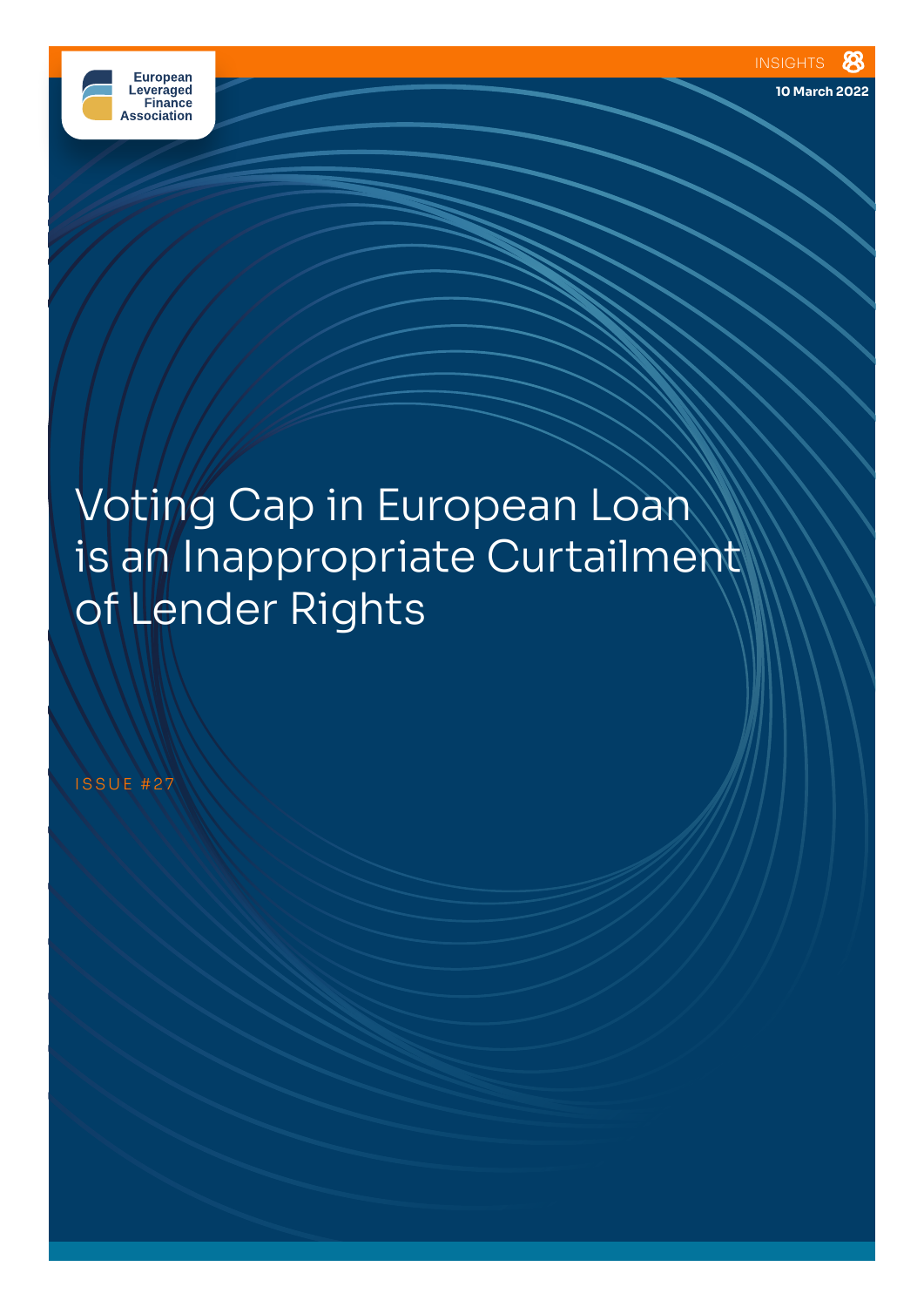## ISSUE #27

## **Voting Cap in European Loan is an Inappropriate Curtailment of Lender Rights**

In December 2020, we released an [Insights report](https://elfainvestors.com/wp-content/uploads/2020/12/ELFA-Insights-11-Voting-Cap-Provisions-are-an-Inappropriate-Curtailment-of-Investor-Rights.pdf) which highlighted the first instance of a voting cap provision making its way into a US bond offering. We explained just how detrimental the inclusion of such a provision can be to creditors.

We have now encountered the first instance of an aggressive voting cap provision entering a European leveraged loan as part of a recent buyout financing.<sup>1</sup> This feature of the lending agreement limits individual creditors' voting rights to 15% of total commitments;<sup>2</sup> or if a vote relates to a specific facility or tranche, to 15% of the commitments under the relevant facility or tranche.<sup>3</sup>

Voting provisions like this one substantively disadvantage creditors while simultaneously benefitting the equity sponsor and its affiliates. ELFA believes that these covenant terms significantly harm credit investors' best interests and therefore objects to their inclusion within European leveraged credit deals.

The voting cap language applies to all decisions under the finance documents, whether requiring the approval of the majority lenders, super majority lenders, all lenders, or any other class of lender (unless the company dictates otherwise). While investor groups may be able to band together in theory to meet the requisite threshold, no single investor would be able to enforce contractual covenant protections, even in the event of a default.

Furthermore, this provision will curb the ability of a lender to accumulate a blocking stake in the context of a super-majority vote, as the super-majority threshold is usually around 662/3 – 80%. This divide-and-conquer treatment of creditors seems even more egregious when factoring in the presence of additional clauses that exclude "net short lenders" when calculating consent thresholds.<sup>4</sup>

Worse yet, these provisions also allow the issuer to adjust any individual holder's voting cap.<sup>5</sup> This aspect of the provision affords the borrower and its owners the discretion to prevent specific funds from taking action in selected situations where it would be unfavourable to their own interests. Similarly, the borrower also has the power to disapply the voting cap to their advantage, either across all lenders or with respect to an individual lender (and its affiliates). Finally, it is worth noting that the voting cap from the recent European loan deal in question does not apply to commitments held by the arranging banks or original lenders, thereby further exaggerating the disparity of treatment between different creditors and between classes of creditors.

Voting cap provisions severely undermine the notion of equal contractual rights and pro-rata principles for creditors. Such manoeuvres undermine the privileges ordinarily conferred to creditors by virtue of their superior position within a borrower's capital structure. It is ELFA's view that any increase in the prevalence of voting cap provisions will serve to lessen the appeal of investing in European leveraged credit markets while lowering the valuations of distressed credit in secondary markets. For these reasons, investors should be very vigilant about the potential proliferation of such language in lending agreements.

<sup>&</sup>lt;sup>1</sup> 9fin, our Platinum Partner for covenants, published an alert on the deal. <u>Click here to read it</u>.

<sup>&</sup>lt;sup>2</sup> In the aforementioned US bond deal, the cap was set at 20%.

<sup>&</sup>lt;sup>3</sup> In the restructuring context, the "voting cap" would apply to a creditors' vote under the finance documents but not to a vote under, for example, a court led restructuring process.

<sup>&</sup>lt;sup>4</sup> A term that is increasingly common in leveraged loan documentation.

<sup>&</sup>lt;sup>5</sup> There is some ambiguity as to whether or not the voting cap could be decreased as the wording requires the company to give notice of the level of the cap but omits to include a floor at the current level of 15%.